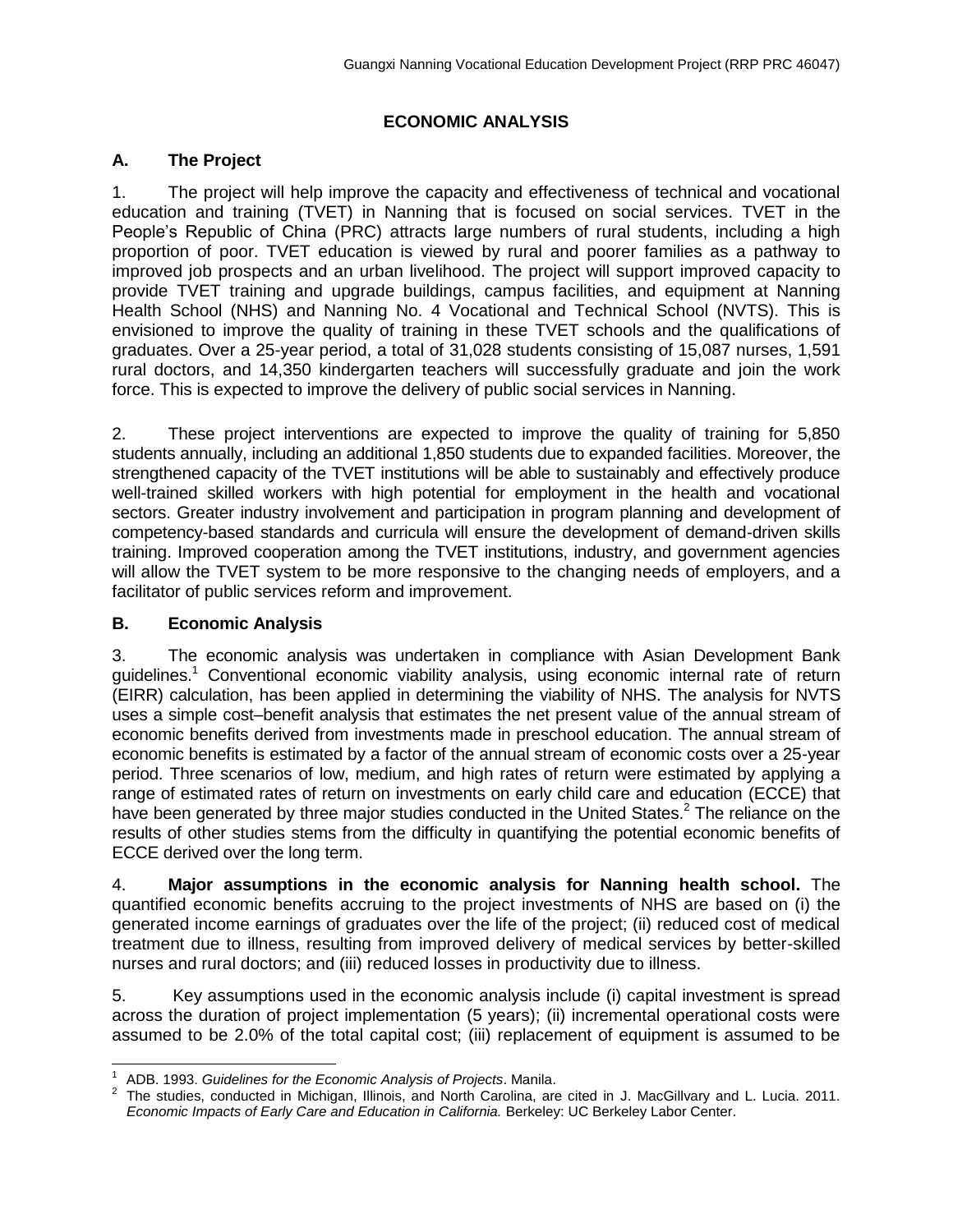carried out every 5 years; (iv) government budgetary allocation for student subsidy is estimated at CNY3,080/student/year, consisting of yearly expenses per student for books (CNY600), room and board (CNY400), and tuition (CNY2,080); (v) benefits will accrue over a period of 20 years after project implementation; (vi) project life is assumed to be 25 years; (vii) the number of NHS graduates is assumed to remain at its 2018 level throughout the project life; $3$  (viii) an incremental increase of 10% in salaries of NHS graduates is assumed;<sup>4</sup> and (x) a discount rate of 12% is applied in the calculation of the EIRR.

6. **Benefits generated by Nanning health school.** NHS is expected to produce an incremental 933 new graduates annually, consisting of 844 nurses and 89 rural doctors. Over a 20-year period, NHS graduates, 95% of whom are assumed to find employment, are projected to generate total incremental income earnings of about CNY614.64 million. This new cadre will be better trained and more competent in delivering medical services, particularly in rural areas, where these services are much needed. A potential of 11.83 million persons,<sup>5</sup> about 9.24 million adults and 2.59 million children, $6$  will have access to medical services provided by the new nurses and rural doctors, thereby allowing them to receive proper medical and effective prevention of common diseases. Improvement in medical services and delivery is envisioned to significantly reduce disease incidence, especially of gastro-intestinal diseases. The disease incidence rate<sup>7</sup> is expected to decline by 50%, $^8$  from 0.395% (without the project) to 0.1975% (with the project). It is estimated that 45,609 people (consisting of 35,632 adults and 9,977 children) would fall ill annually under the without-project scenario. With the project this is expected to decrease to 22,804 persons (consisting of about 17,816 adults, and 4,988 children). The total accumulated medical cost, including direct and indirect costs,  $9$  is expected to decrease from CNY30.82 million to CNY15.41 million. Missed workdays due to illness, without project, are estimated at 14.4 days

Typhoid incidence rate was obtained from: http://d.wanfangdata.com.cn/periodical\_gdwsfy200304004.aspx

 Diarrhea incidence rate was obtained from http://en.cnki.com.cn/Article\_en/CJFDTOTAL-YXWX201010033.htm

Respiratory disease incidence rate was obtained from http://nurse.9med.net/upload/pdf/30/1804/103345\_3719.pdf

- 8 J. Bunker. 2001. The Role of Medical Care in Contributing to Health Improvements within Societies. *International Journal of Epidemiology*. 30(6), pp.1260–1263. The author indicated the incidence rate of respiratory diseases can be reduced by about 40% with effective medical care. The World Health Organization indicates potential reductions in morbidity as a result of improvements in water supply and sanitation, complemented by effective awareness programs and medical services, are 80%–100% for cholera and typhoid, and 40%–50% for diarrhea diseases, dysentery, and gastroenteritis.
- 9 Direct costs include medical treatment, medicines, laboratory tests, transportation, food, lodging, and cost of special items such as herbs. Indirect costs include lost wages due to missed work time by the patient, household members and close family friends who take leave from work to care for the sick as well as productivity losses due to nonmarket activity losses such as housework. Cost of medical treatment/person/year is based on the weighted average of cost of medical treatment/person/year for typhoid (CNY2,957.27), diarrhea (CNY797.70), and respiratory ailments (CNY250).

<sup>3</sup> It is conservatively assumed that the project investments will not directly lead to increased graduate numbers. However, the project TVET institutions have projected an increase in enrollment as a result of the proposed project.

<sup>&</sup>lt;sup>4</sup> Individuals must undergo TVET training to qualify as nurses and rural doctors. Individuals without TVET training may only be employed in jobs with low skill requirements. In discussions with NHS staff, it was estimated that, on average, individuals without TVET training receive a salary about 10% lower than the salary that TVET graduates receive. Therefore, the incremental increase in salary is the difference between the salary of a graduate with TVET training and one who did not undergo such training.

<sup>5</sup> Estimate based on 13 nurses and doctors per 10,000 persons. http://old.cpwf.org.cn/en/30Province1999 guangxi.htm

<sup>6</sup> Data from China Statistics Press. 2012. Guangxi Statistics Bureau. Guangxi Zhuang Autonomous Region. *Guangxi Statistical Year Book 2012*. It was indicated that adults account for 72% of the total population and children for 28%.

<sup>7</sup> The disease incidence rate is based on the weighted average of the incidence rates for common illnesses, such as typhoid (10.27/100,000 persons), diarrhea (51.33/100,000 persons), and respiratory ailments (69.75/100,000 persons).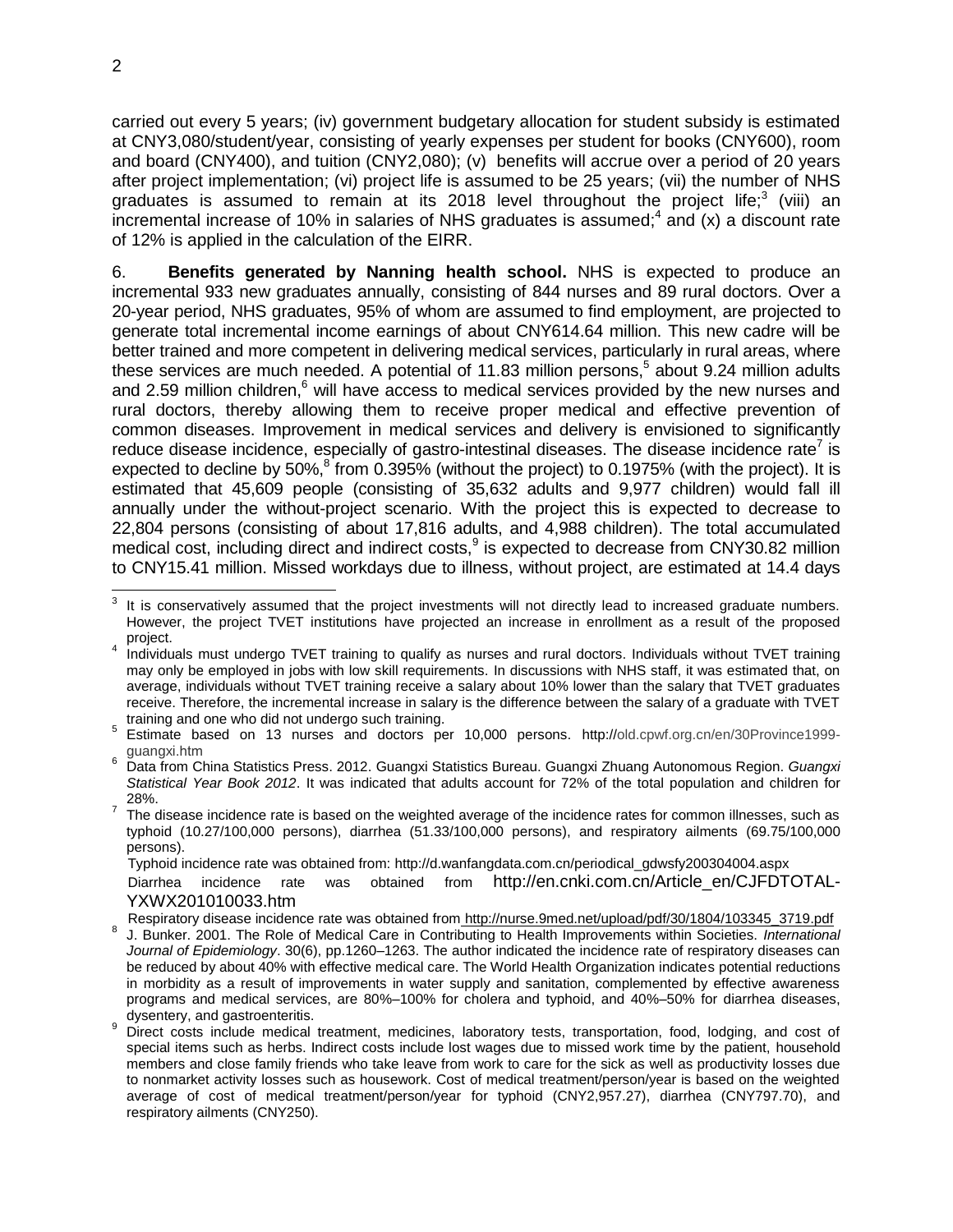out of a total 288 workdays per year,<sup>10</sup> a loss of about 5% in labor productivity. Benefits from reduced productivity losses resulting from missed workdays are expected to be very significant, as these will be generated from a broader base of the Guangxi economy. With improvement in health and disease prevention among the benefited population, it is envisioned that the number of missed workdays will be reduced by 50%, resulting in total economic benefits of CNY1,554.15 million over the projected period.

7. Other economic benefits include (i) upgrading of workers who will benefit from the project's development of curricula and uniform certification standards despite not participating in the TVET program; (ii) skills upgrading of non-participants working with TVET graduates; (iii) higher skills and earnings of nurses and rural doctors trained in the training bases; and (iv) the economic value of skills acquired by trainees who do not complete the TVET training course before graduating, who will have the same employment prospects they had prior to training. These benefits are recognized but are not quantified, due to the diffused nature of the benefits, and not included in the cost–benefit analysis. If these benefits had been quantified and included into the analysis, the EIRR would be higher.

8. **Nanning health school economic costs**. Economic costs are in constant mid-2013 prices and measured using the domestic price numeraire method. Specific costs identified are project investments, operation and maintenance, and replacement costs. Traded components are converted into economic prices using a shadow exchange rate factor (SERF) of 1.08.<sup>11</sup> The total cost is estimated at \$52.3 million, from which all price contingencies, taxes, and interest charges were excluded. The incremental annual operation and maintenance costs have been assumed to be 2% of capital costs. Government student subsidies (about CNY3,080/student/year, for tuition, books, and educational materials) and room and board were included in the economic costs. The value of the foregone wage earnings of student trainees during their enrollment in TVET training is also included in the economic cost estimates.

9. **Economic internal rate of return and sensitivity analysis.** The economic analysis for NHS produced an EIRR of 14.5% and a benefit–cost ratio of 1.34.<sup>12</sup>

10. The sensitivity analysis indicated that the EIRR is not sensitive to changes in costs, enrollment, and productivity, because the resulting sensitivity indicator values are equal to or less than one. However, the EIRR value was less than the cut-off rate of 12% under a scenario of a 20% simultaneous increase in cost and decrease in enrollment (Table 1).

 <sup>10</sup> C. Poulos, et al. 2011. Cost of Illness Due to Typhoid Fever in Five Asian Countries. *Tropical Medicine and International Health*. 16(3), pp. 314-323. March.

<sup>&</sup>lt;sup>11</sup> The same SERF was applied for ADB. 2011. *Technical Assistance to the People's Republic of China for Technical and Vocational Education and Training Demonstration Project.* Manila; ADB. 2013. *Report and Recommendation of the President to the Board of Directors for the Gansu Jiuquan Integrated Urban Environment Improvement Project*. Manila. The SERF is derived by calculating the reciprocal value of the standard conversion factor estimated for China of 0.93 (i.e.,  $1/0.93 = 1.07527$ , or 1.08). Based on the project content, it was estimated that the local currency components account for about 88% of the project investment and the foreign currency component for 12%.

<sup>&</sup>lt;sup>12</sup> The EIRR calculation table is available in the table 10 of the Full Economic Analysis, which is a supplementary document of the Report and Recommendation of the President.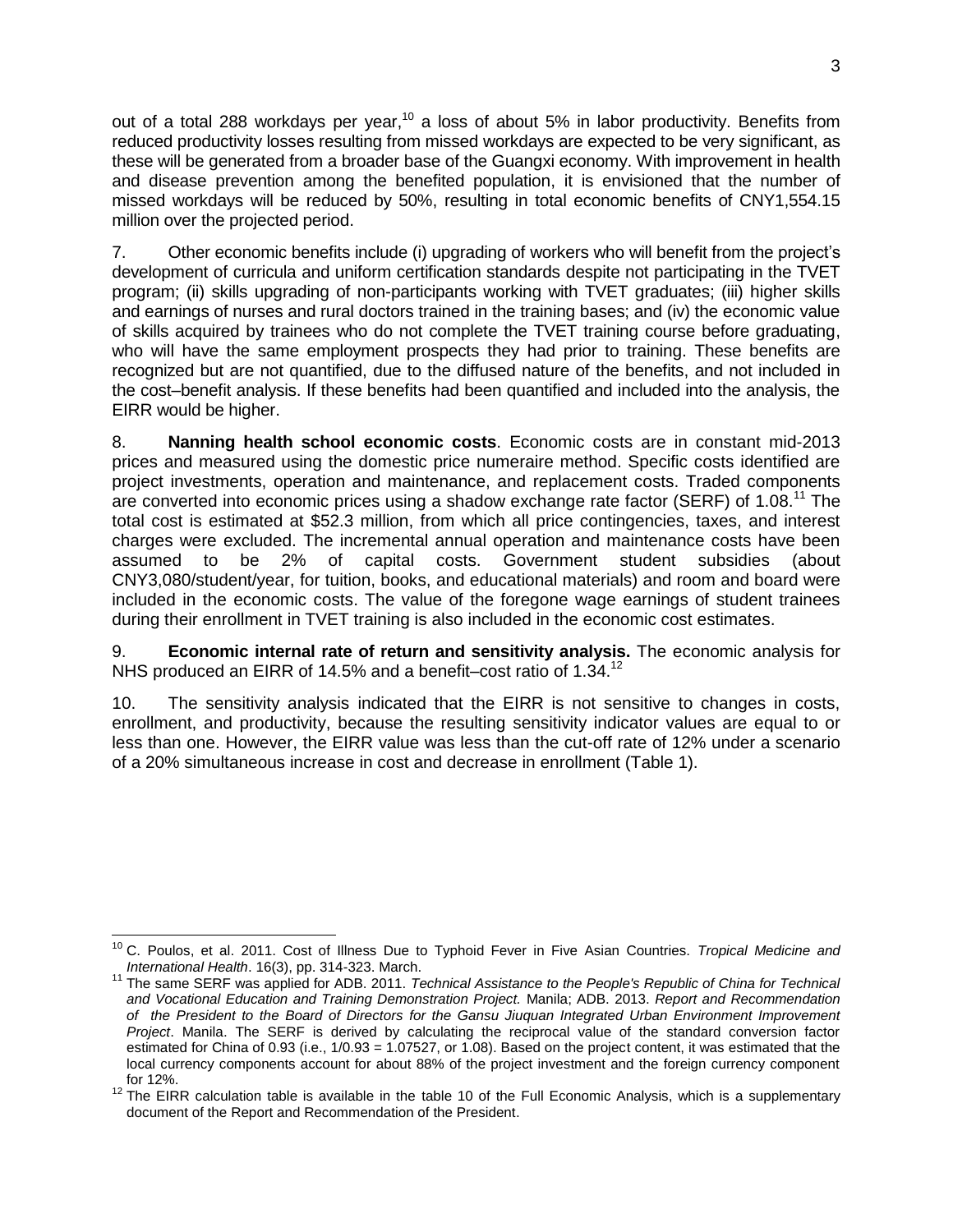|                                                     | <b>Percent</b> |                     | <b>ENPV</b><br>(12%) |                  |                    |                   |
|-----------------------------------------------------|----------------|---------------------|----------------------|------------------|--------------------|-------------------|
|                                                     | Change in      | <b>Recalculated</b> | (CNY                 | <b>Switching</b> | <b>Sensitivity</b> | Likely            |
| <b>Change Variable</b>                              | Variable       | <b>EIRR</b>         | million)             | Value            | Indicator          | <b>Occurrence</b> |
| 1. Increase in costs                                | 20%            | 12.3%               | 7.48                 | 23%              | 0.77               | <b>Medium</b>     |
| 2. Decrease in enrollment                           | 20%            | 13.9%               | 45.69                | 76%              | 0.21               | Low               |
| 3. Increase in costs and<br>decrease in enrollment  | <b>20%</b>     | 11.6%               | (9.84)               | 17%              | 0.99               | Low               |
| 4. Delay in benefits by 1 year                      |                | 12.5%               | 13.87                |                  |                    | Low               |
| 5. Decrease in productivity<br>Base EIRR = $14.5\%$ | 20%            | 12.1%               | 2.54                 | 21%              | 0.83               | Low               |
| Base NPV $@12\% = 63.01$ CNY million                |                |                     |                      |                  |                    |                   |
| Benefit-cost ratio = $1.34$                         |                |                     |                      |                  |                    |                   |

**Table 1: Economic Internal Rate of Return Sensitivity Analysis–Nanning Health School**

 $( )$  = negative EIRR = economic internal rate of return, NPV = net present value.

Source: Asian Development Bank estimates.

11. **Benefits generated by Nanning no. 4 vocational and technical school.** Investments in NVTS are intended to improve its capacity and buildings, campus facilities, and equipment for ECCE. There is growing international consensus that ECCE is critical to economic growth.<sup>13</sup> Cost–benefit studies of high-quality ECCE programs have consistently found substantial longterm benefits derived over the course of years and decades.<sup>14</sup> A study in the PRC indicated that increasing investment in early child development is one of the most cost-effective strategies for breaking the intergenerational transmission of poverty and improving productivity and social cohesion in the long-run.<sup>15</sup> It also improves prenatal care, raises the health status and nutritional standards of young children and improves the knowledge of mothers and primary caregivers about health, child care, and nurturing techniques. These benefits, in turn, help children achieve their full potential and enable the PRC to improve future competitiveness and overcome challenges from an aging population and the transition from a middle- to high-income economy. It has also been observed that at-risk students who attend preschool are less likely to (i) engage in criminal behavior as teenagers or adults, (ii) demonstrate antisocial behavior later in school, (iii) receive social services as adults, and (iv) engage in high-risk health behaviors such as using drugs or smoking<sup>16</sup> The effects are positive, long-lasting, and largest for the most disadvantaged. Research from the United States has found that ECCE programs for children from disadvantaged backgrounds have improved their (i) cognitive, social, and emotional development; (ii) readiness for school and performance; and (iii) chances to achieve (a) better educational outcomes such as test scores, grade retention, and high school graduation; and (b) better labor market outcomes and reduced criminal activity.<sup>1</sup>

12. Other benefits are lower criminal justice system costs, reduced welfare costs, savings for crime victims, and savings on school remedial services budgets. A study in Alaska indicated that ECCE increased high school graduation rates by 29%, college attendance by 20%,

 $\overline{a}$ <sup>13</sup> S. Boocock. 1995. Early Childhood Programs in Other Nations: Goals and Outcomes. *The Future of Children, Long-term Outcomes of Early Childhood Programs.* 5 (3).

<sup>14</sup> Pennsylvania State Education Association. 2010. *Invest in Early Childhood Care and Education, The Power of Great Education: PSEA's 20/20 Vision for the Future.*

<sup>15</sup> K. Wu et al. 2012. *Early Child Development in China.* World Bank eLibrary. <http://elibrary.worldbank.org/doi/book/> 10.1596/978-0-8213-9564-6 . This study concluded that enrollment in kindergarten is positively and statistically significantly correlated with weight, height, and cognitive and social development. The conclusion was replicated in impact evaluations in Latin America that determined that early education and preschool programs in Argentina and Uruguay raised children's language and math test scores, improved behavioral skills and positively effected longterm educational attainment.

<sup>16</sup> Pennsylvania State Education Association, *The Power of a Great Education: PSEA's 20/20 Vision for the Future,*  January 2010\_http://www.psea.org/vision/

<sup>17</sup> Oireachtas Library and Research Service. 2012. *Early Childhood Education and Care,* No. 4.